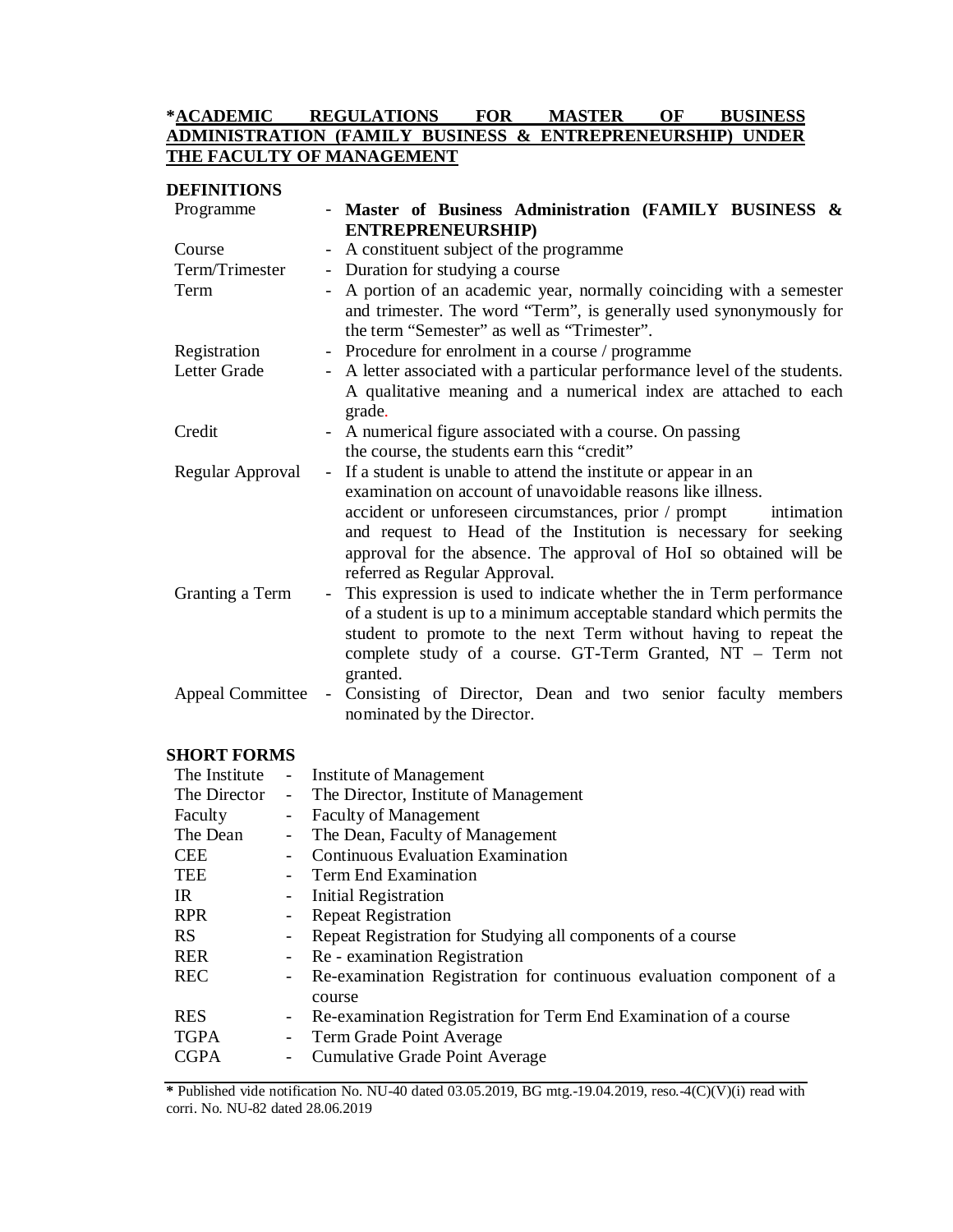# R.MBAFBE - Regulation of **"Master of Business Administration (FAMILY BUSINESS & ENTREPRENEURSHIP)"** programme

#### **R.MBAFBE.1. THE PROGRAMME**

**1.1. Structure:** This Programme is targeted towards two distinct audiences; (a) The next generation of Family Business owners, and (b) Young graduates with no experience in business but who exhibit entrepreneurial ambitions. The Post Graduate Degree Programme in Management, leading to the degree of Master of Business Administration (Family Business & Entrepreneurship), is offered by Institute of Management, Nirma University. The programme is full-time, residential, and of twoyear duration. The first year comprise of three terms. The subsequent year comprise of three terms. Each term is for a duration of approximately 12 weeks. The medium of instruction of the programme is English.

### **R.MBAFBE.2. ELIGIBILITY OF ADMISSION**

- **2.1.** The applicants should have passed a three years' Bachelor's Degree or its equivalent in any discipline, recognized by the Nirma University as eligible for post graduate studies with a minimum of at least 50% aggregate marks or its equivalent.
- **2.2. Merit for the Admission:** The admissions will be based on a national/international level entrance test and the method of determining the merit for the admission will be decided by the Director General, Nirma University from time to time depending upon the requirement.

# **R.MBAFBE.3. CATEGORIES OF COURSES**

The following categories of courses are offered in the programme:

- **3.1. Credit Courses:** These are courses that have been considered for determining the students' academic performance in the programme. In order to qualify for the degree, the students are required to complete successfully prescribed credits. They are included in the schedules of various Terms/trimesters as per the Teaching Scheme in force from time to time. There are two types of Credit Courses;  $(1)$ Core Courses and (2) Elective Courses.
- **3.2. Core Courses:** These are the compulsory courses as included in the Teaching Scheme.
- **3.3. Field Courses:** There are two field courses: Business Plan and Industrial Orientation/Visit. The conditions of successfully completing the Programme shall not be deemed to have been satisfied unless a student fulfills the conditions of clearing both the field courses satisfactorily.
	- a) **Industrial Orientation/Visit:** The Industrial Orientation/Visit is scheduled during summer break [at the end of first year]. Each student shall be required to submit a project report to the Institute for the work undertaken by him/her during the Industry Orientation/Visit. The report will be assessed by panel members comprising of faculty members and/or industry experts.
	- b) **Business Plan:** A student is expected to work on a business plan. Each student shall be required to submit a report to the Institute for the work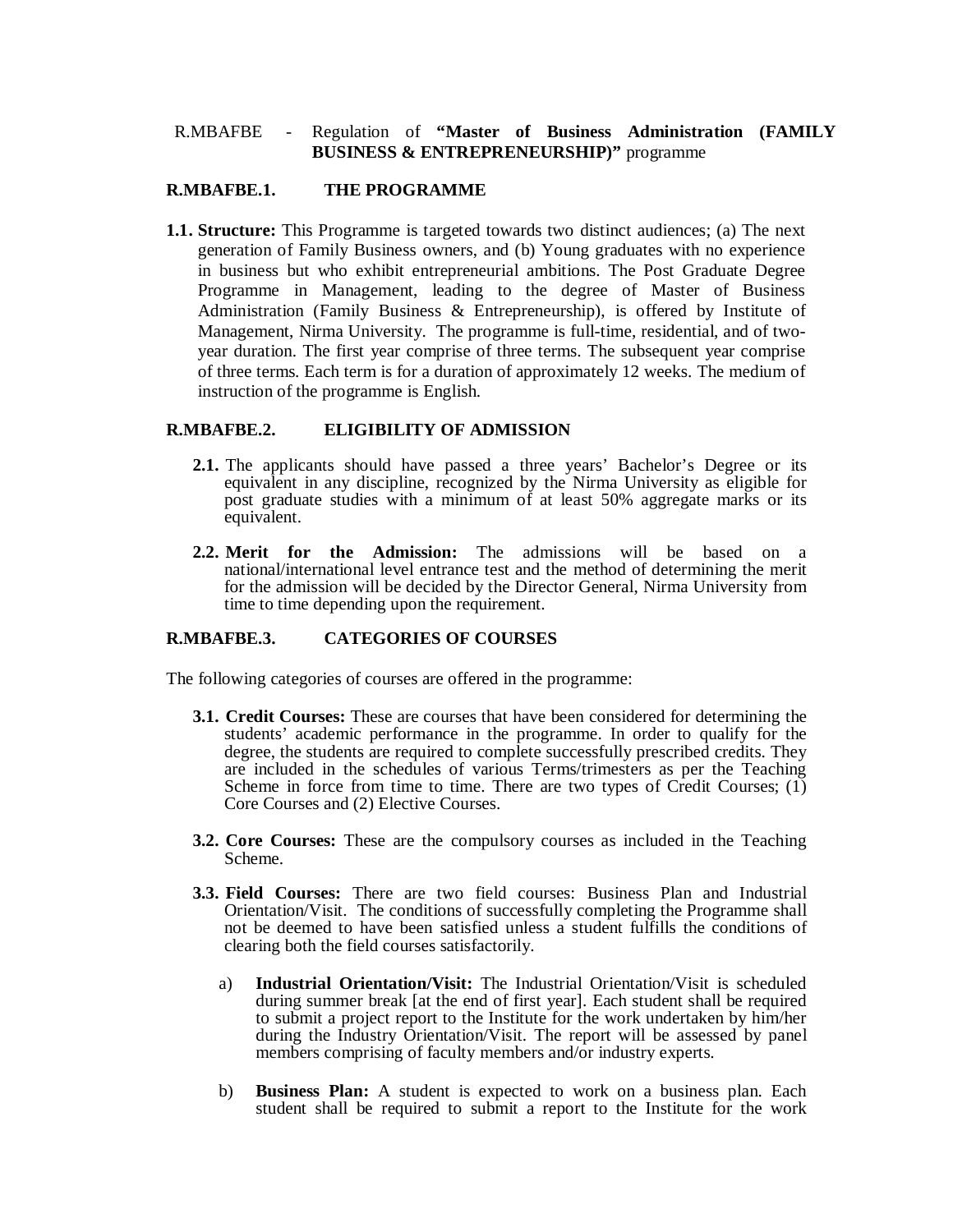undertaken by him/her. The business plan report will be assessed by panel of members comprising of faculty members and /or industry experts.

- **3.4. Elective Courses:** There will be two types of Elective Courses:
	- a. Specialization Electives: These are the courses of different specialization areas. A student is required to take a minimum of 18 Credits of elective courses from any one of the areas of specializations i.e. Entrepreneurship or Family Business Management.
	- b. Non-Specialization Electives: These courses are not covered under particular area of specialization.

Hereafter, the Core Courses and Elective Courses will be referred to simply as "courses".

**3.5. Audit Courses:** These are optional courses. Audit courses not evaluated for the purpose of assessing the performance of the students and no grade will be awarded for these courses.

### **R.MBAFBE.4. COMPONENTS OF A COURSE**

The academic schedule of the courses may consist of one or more of the following components with their respective scope as described.

- **4.1. Lecture** Teaching learning processes conducted in real and virtual classrooms with various multi media aids.
- **4.2. Tutorial** the Lecture Sessions will be supported by Tutorial Sessions.
- **4.3. Project Work / Practical Work**: The students will be engaged in research or Practical Work pertaining to a course.

#### **4.4. Supplementary to classroom teaching:**

- a) The students have to prepare research papers and present as a seminar.
- b) Library Sessions: The students will be engaged in reading articles / books / reference material etc. as part of library hours.

# **R.MBAFBE.5. TEACHING AND EXAMINATION SCHEME**

The teaching scheme for the course as a whole will be referred simply as Teaching Scheme.

The courses offered in each programme (term - wise) and their teaching schemes are given in the Term Schedules approved by the Academic Council from time to time. The schemes show the various courses, distribution of teaching hours, course component/s, examinations, component weightage and credits allotted to each course.

## **R.MBAFBE.6. ASSESSMENTS**

**6.1.** For assessment of a course a student is evaluated on TWO components, viz. on a continuous basis through Continuous Evaluation Examination (CEE) that includes several sub-components such as Quizzes/Test, Assignment and Projects (Group/individual) etc. and at the end of the Term through a Term End Examination (TEE). The detailed scheme of the CEE will be notified by the Dean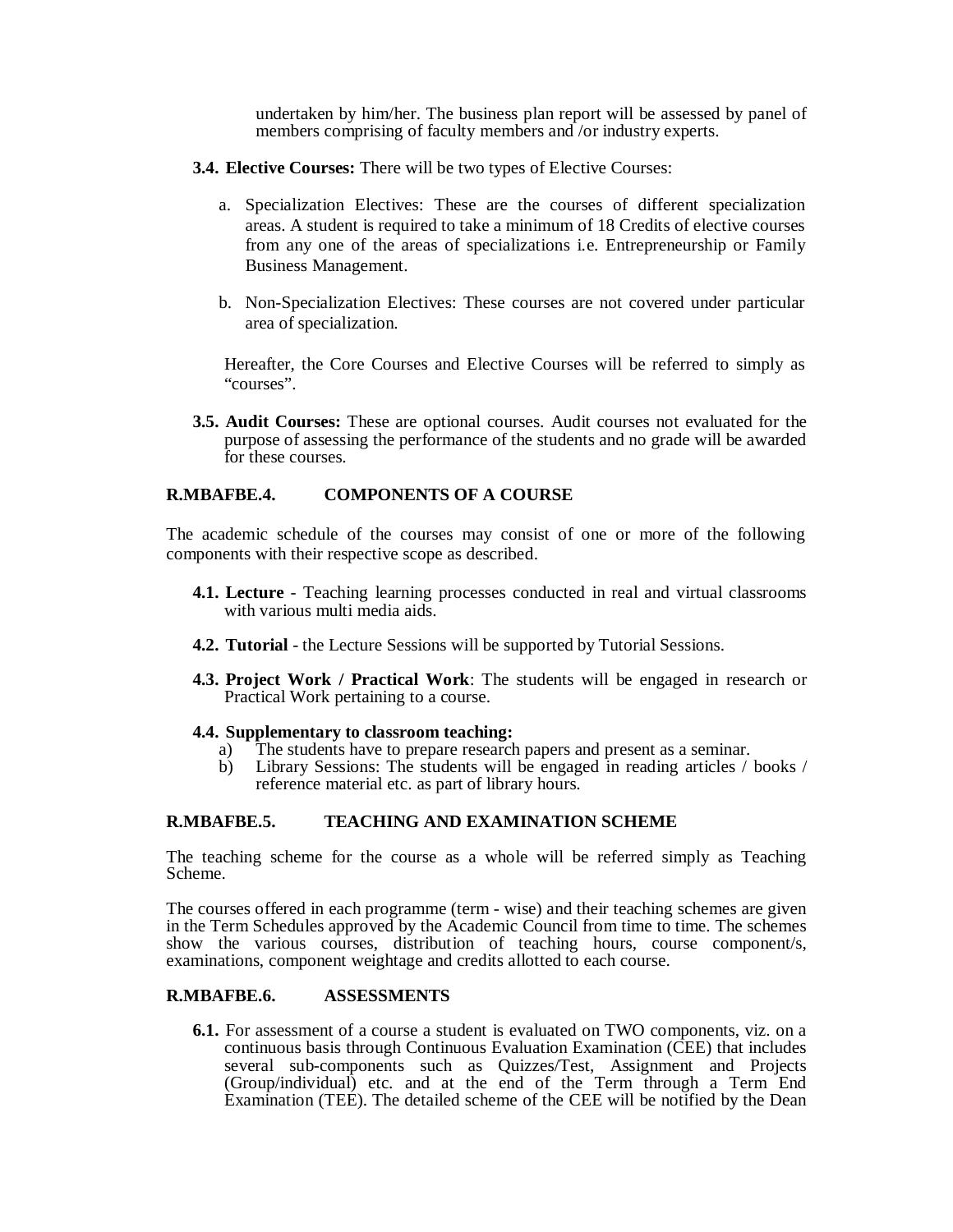of the Faculty of Management before start of the academic year and the same will be notified to the students by way of course outline of each course before the commencement of each term. The TEE covers the entire syllabus of the course.

## **6.2. Audit of Assessment Tools**

- a) Every Term the question papers used in different tests/examinations shall be submitted for the purpose of audit.
- b) Answer-Books, quiz papers, assignments, project reports, and any other assessment tools used, should be shown to the students and descriptive and detailed feedback should be given to an individual student.
- c) The faculty should maintain all assessed exercises and proper records of such feedback given to the students and submit to the office at the end of every Term. The Institute shall audit them with a suitable mechanism. Audit of assessed work of at least one course will be selected randomly by the Director.
- **6.3. Examiners:** All assessments both Term End Examination and Continuous Assessments will be carried out by the concerned faculty.

# **R.MBAFBE.7. REGISTRATION IN COURSES**

**7.1.** There are four categories of registration. All the four categories will be collectively referred to simply as Registration. Individual categories will be referred by their symbols. All Registration, wherever applicable, will be subject to the availability of courses. Registration will be done course-wise.

### **7.2. Categories of Registration**

a) **Initial Registration (IR)** - In order to study a course for the first time, the student will register under the IR category. This will imply regular attendance for study of all components of that course and appearing at all examinations thereof. IR registrations for courses of a Term are to be done for ALL courses of that Term as shown in the Teaching Scheme; IR registration will not be permitted for lesser number of courses. The student who so registers (IR) for all courses of a Term will be considered as having been registered in that Term.

#### b) **Repeat Registration (RPR)**

- **(i) Repeat-registration for Study of a Course [RS]:** A student is required to repeat the entire course including attending classes if he/she fails to meet the attendance requirement or due to any other reason as may be specified by the Institute. In such case the student is required to apply for Repeat Registration (RPR) to repeat the entire study of the course. This category will imply regular attendance to study all components (i.e. Lectures, CEE, LPW/PW & TEE as applicable) and appearing at all examinations thereof.
- **(ii) Re-Registration (RER):** This registration is necessary for appearing again in a particular examination of a course. It will not involve regular attendance for studying the course. Re-Examination Registration will be in two categories. (a) Re- Registration for the Examinations of Continuous Evaluation component of a course [REC] and (b) Re-Registration for Term End Examination of a course [RET].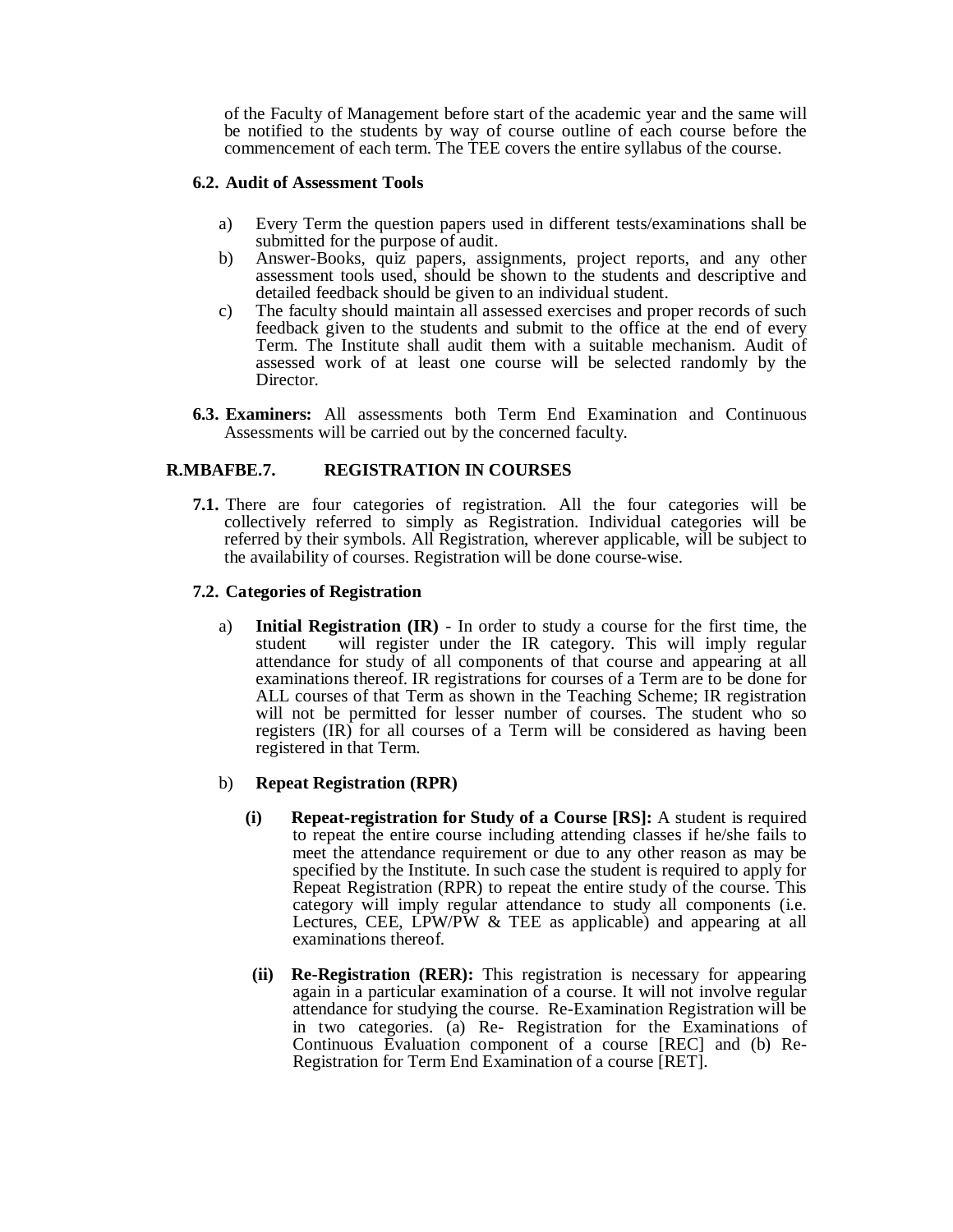c) **Approval of Registration:** Every student must apply in the prescribed form for registrations, as applicable. The decision on the student's request will be based on the availability of courses and applicable Regulations. The Director will issue appropriate orders for processing the application, including scrutiny, verification and final orders.

# d) **Simultaneous Registration and Re-Registration in Different Categories:**

- (i) Terms will be registered in chronological order.
- (ii) Partial registration in the scheduled courses of a semester is not permitted.
- (iii) With reference to R.MBAFBE.12; a student who becomes eligible for IR registration in the next year must first register for all RER and RPR registrations, as applicable in his/her case.

### **R.MBAFBE.8. GRADES**

**8.1. Performance Levels:** The Performance level of a student in any course will be adjudged in terms of the letter grades, and grade points. Table – 1 provides significance of letter grades along with its equivalent grade points.

| Grade       | <b>Qualitative Meaning</b> | <b>Equivalent Grade Point</b> |  |  |
|-------------|----------------------------|-------------------------------|--|--|
| (G)         | (GQ)                       | <u>(g)</u>                    |  |  |
| A+          | Excellent                  |                               |  |  |
| А           | Creditable                 |                               |  |  |
| $_{\rm B+}$ | Very Good                  |                               |  |  |
| B           | Good                       |                               |  |  |
| $C_{\pm}$   | Satisfactory               |                               |  |  |
| ΙF          | Interim Fail               |                               |  |  |
| FF          | Fail                       |                               |  |  |

**Table 1 : Course Letter Grades and their significance**

#### **R.MBAFBE.9. SCOPE OF EXAMINATIONS AND ASSESSMENT**

In order to pass a course, the student has to meet the standards of passing all components and the course as referred in R.MBAFBE 13.1 and R.MBAFBE 13.2. The scope of examinations and the method of assessment are as follows:

**9.1.** In all mark based assessment, the overall percentage marks, if fractional, will be rounded off to the next higher integer value.

**Continuous Evaluation Examination – CEE (IR & RPR Registration):** The learning of the students will be continuously assessed during the Term and given marks. Oral examination will be included in the assessment at all possible stages. The total marks of components of continuous evaluation will be aggregated based on their *inter se* weights to give the overall percentage of marks in the CEE examination.

- **9.2.** If a student fails in CEE, the student will not be permitted to appear tin TEE of that course and the student will have to seek REC.
- **9.3. Term End Examination TEE [IR & RPR Registration]:** The expression 'Term End Examination' refers to the Hall Examination of a course taken at the end of a Term. The TEE of a course will cover the entire syllabus of the course. The assessment will be mark based as per normal practice in the hall examinations.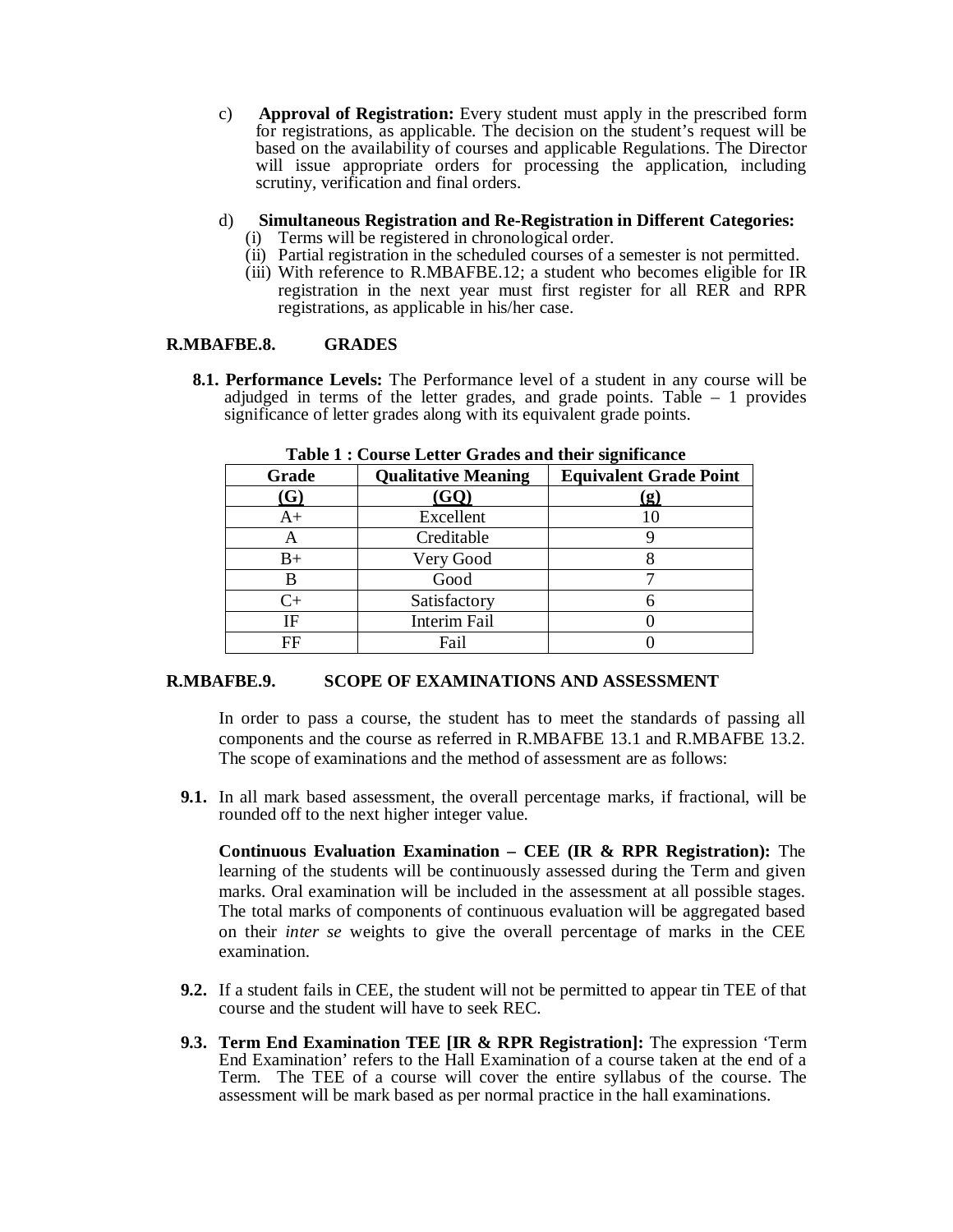#### **9.4. Supplementary Examination (SPE)**

(RER registration, grade IF in TEE)

The Institute may decide to hold a Supplementary Examination (SPE) for TEEs at the end of the academic year for students who have obtained grade IF(O) and/or IF(T) in a course. Such students will have to seek RER registration to take up SPE.

- **9.5. Schedules of TEE and SPE:** TEEs of all courses of the programme, as per the teaching scheme, will be held at the end of each terms. The year-end Supplementary Examinations (SPE) will be held at the end of academic year and will be for only those courses that are offered in that academic year.
- **9.6.** If the course instructor desires that there should be an open book examination in a course in any TEE, s/he may make a suitable recommendation to the Programme Committee. Final approval of the Dean will be necessary before the scheme is implemented. This method of examination must be announced to the students through the Course Outline before the commencement of the respective course.
- **9.7.** Absence in any examination with or without Regular Approval will be assigned Zero [0] marks. However, if a student fails to appear in TEE of any course due to extraordinary reasons/circumstances such as self-hospitalization, complete physical immobility, or death of immediate family member (parents or siblings only) may be permitted to take up a Make-up Examination subject to submission of an application along with relevant valid documents and approval from the Dean, Faculty of Management.

### **R.MBAFBE.10. GRANTING OF TERM**

- **10.1.** The Term will be granted course-wise.<br>**10.2.** The granting of Term for all the
- The granting of Term for all the students (IR, RPR) will depend on the compliance of maintaining minimum 85% attendance in all components of the course (as applicable) Regular approval for remaining absent up to 15% is necessary.
- **10.3.** The student who has been given category NT may appeal to the Appeal Committee giving full reasons for his default. The decision of the Committee in all such cases will be final.
- **10.4.** The student who is given NT category will not be permitted to appear in TEE of the concerned course. S/he will also be given grade FF in that course.

# **R.MBAFBE.11. GRADING SYSTEM**

**11.1. CEE, LPW and TEE:** Grades for the CEE, LPW and TEE examinations will be given on the basis of the percentage marks obtained by the student in the respective examinations. In the normal course, a student (IR, RPR) and category GT will appear for TEE after his CEE and LPW examination, in the same Term. Table 2 shall be referred for converting percentage marks into corresponding Grades (G) for CEE, LPW and TEE/SPE.

| $%$ marks    | Grade(G)    |
|--------------|-------------|
| 90 and above | A+          |
| 80-89        |             |
| 70-79        | $_{\rm B+}$ |
| 60-69        | B           |
| 50-59        |             |
| 40-49        |             |
| Less than 40 |             |

**Table 2: Conversion of Marks to Grades in CEE & TEE**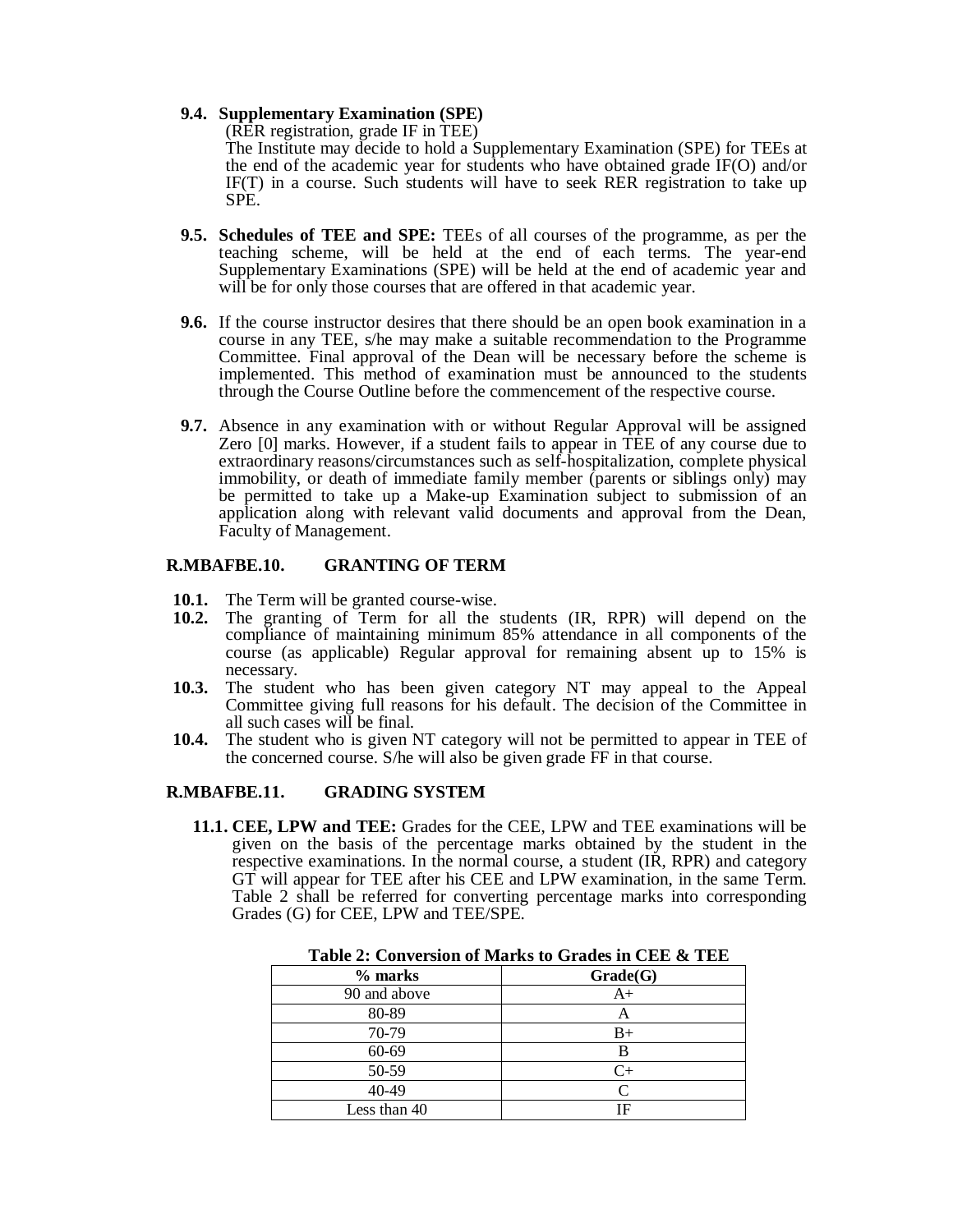## **11.2. Course Grade**

Course grade will be given only when the student meets the standards of passing all components and the course as referred in R.MBAFBE 13.1 and R.MBAFBE 13.2.

Marks of TEE/ SPE, CEE and LPW (as applicable) examinations shall first be aggregated on the basis of the component / *inter se* weights given in the Teaching Scheme. After the aggregate marks of the entire group are so calculated, the performance of each student in the course as a whole will be assigned a grade based on his aggregate percentage viewed in relation to the overall performance of the group.

In giving relative grades, the number and designation of various grades (G) shall be kept the same as shown in Table 2. The cut off percentages of relative grading will be decided subject to the guidelines prescribed by the Academic Council.

The Transcript will show only the Course Grade and not the Component Grades.

**11.3.** The Institute uses absolute grading system in case the grading is performed for 30 or less than 30 students. The following table provides the conversion of marks in letter grades.

| Table – 3: Conversion of Marks into Grades in a Course |           |  |  |  |
|--------------------------------------------------------|-----------|--|--|--|
| % marks                                                | Grade(G)  |  |  |  |
| 90 and above                                           | $A+$      |  |  |  |
| 80-89                                                  | А         |  |  |  |
| 70-79                                                  | $B+$      |  |  |  |
| 60-69                                                  | B         |  |  |  |
| 50-59                                                  | $C_{\pm}$ |  |  |  |
| Below 50                                               | ΙF        |  |  |  |

**11.4.** Absolute grading is followed for grading Credit based Internships, Enrichment Courses and for all examinations of RPR/RER category.

### **R.MBAFBE.12. INTERPRETATION OF GRADES**

- **12.1.** Grade C+ is the minimum for passing a course. Grade C is the minimum for passing a component of a course.
- **12.2.** Grade FF -

(i) If this grade is given because of NT (R.MBAFBE.10), the student will have to seek RS registration respectively for repeat study of the course.

**12.3.** Grade IF: This is an interim fail grade given in CE, TEE and overall fail in a course, as under:

| Performance       | Grade |
|-------------------|-------|
| Fail in CEE       | IF(C) |
| Fail in TEE       | IF(T) |
| Overall Fail in a | IF(O) |
| course            |       |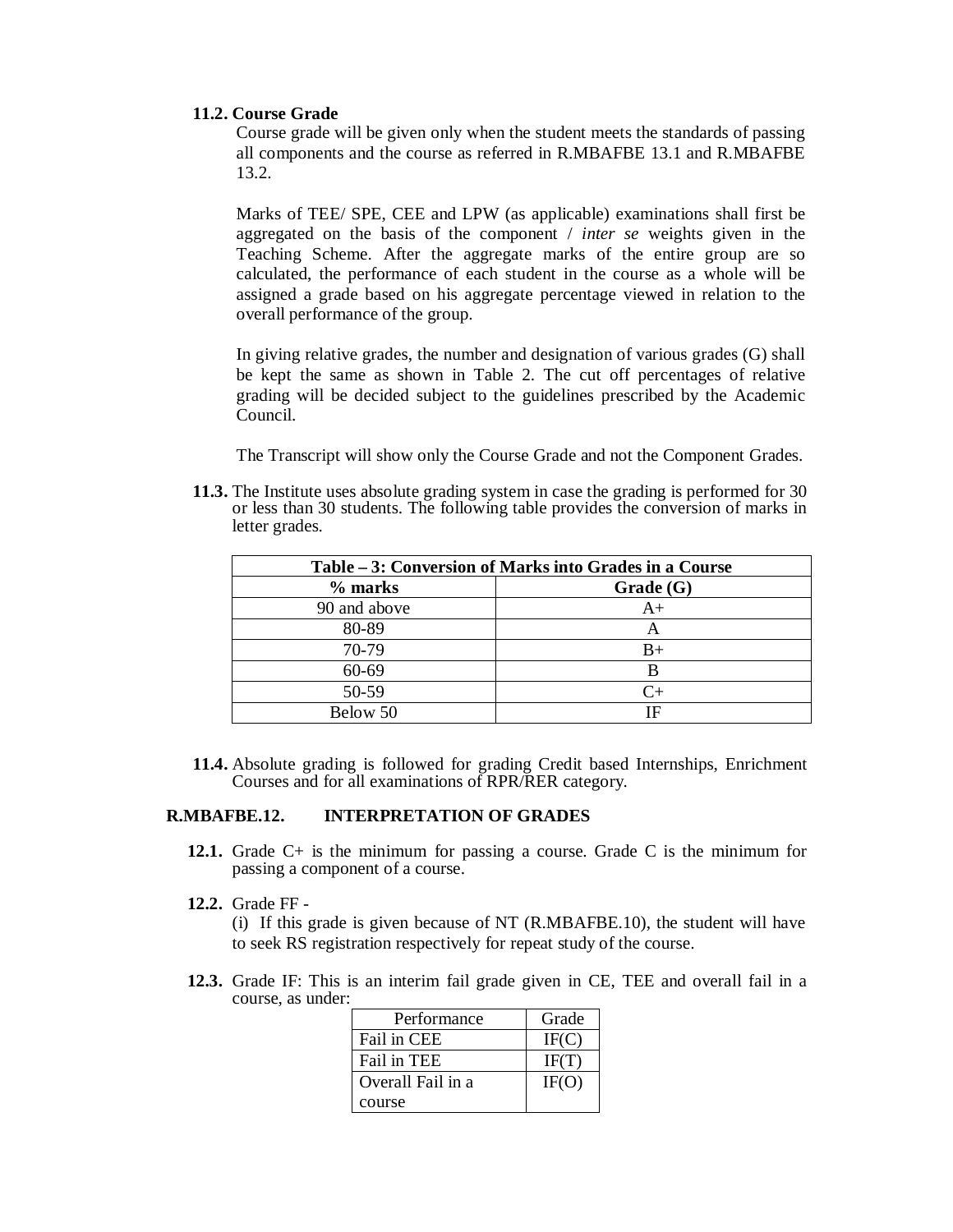#### **R.MBAFBE.13. PASSING STANDARDS**

**13.1. Criteria for successful completion of a Component:** 

The standards of passing a component are given below.

CEE / LPW/ TEE - a minimum Letter Grade C

**13.2. Criteria for successful completion of a course:**  In order to successfully complete a course, a student is required to obtain a minimum Letter Grade "C+" overall in a course.

**13.3.** A student who is awarded IF(T) and/or IF(O) may be allowed to appear in SPE of not more than FIVE course in a year to improve this grade.

#### **13.4. Criteria for Successful Completion of a Year:**

For successful completion of each year a student shall fulfill the following conditions:

- a) S/he should not obtain "IF/FF" grade in any course.
- b) S/he should not obtain CGPA less than 6.0

## **13.5. Conditional Promotion (CP) to Second Year**

If a student is unable to meet the academic standards at the end of the first year, s/he can be given conditional promotion to the second year provided s/he meets the following conditions excluding Summer Internship, if applicable:

- **(i)** S/he obtains grade "IF (C) or IF (O) or IF (T) or FF" in not more than TWO courses in any Term.
- **(ii)** S/he obtains grade "IF (C) or IF (O) or IF (T) or FF" in not more than THREE courses in the first year.
- **13.6.** A student with such conditional promotion is required to meet the minimum academic standards of successful completion of the first year by repeating required number of courses by the end of the second year. Such students will have the following options to repeat the minimum academic standards:
	- **(i)** to repeat TEE along with the regular offering of the programme in the subsequent academic year **OR**
	- **(ii)** to repeat both CEE and TEE along with the regular offering of the programme in the subsequent academic year

In such case, S/he will have to apply for a Repeat Registration (RR) as per the applicable category of RR. In case, s/he opts to repeat CEE then s/he has to repeat TEE also.

- **13.7.** If a student gets IF(C) in a course, then s/he will have to appear in CEE and TEE by registering for REC and RET respectively along with the regular offering of the programme in the next academic year in order to successfully complete such courses.
- **13.8.** If a student gets FF in a course, then s/he will have to register for RS and attend all the components (as referred in R.MBAFBE.4) of that course along with the regular offering of the programme in the next academic year and appear in CEE and TEE in order to successfully complete such courses.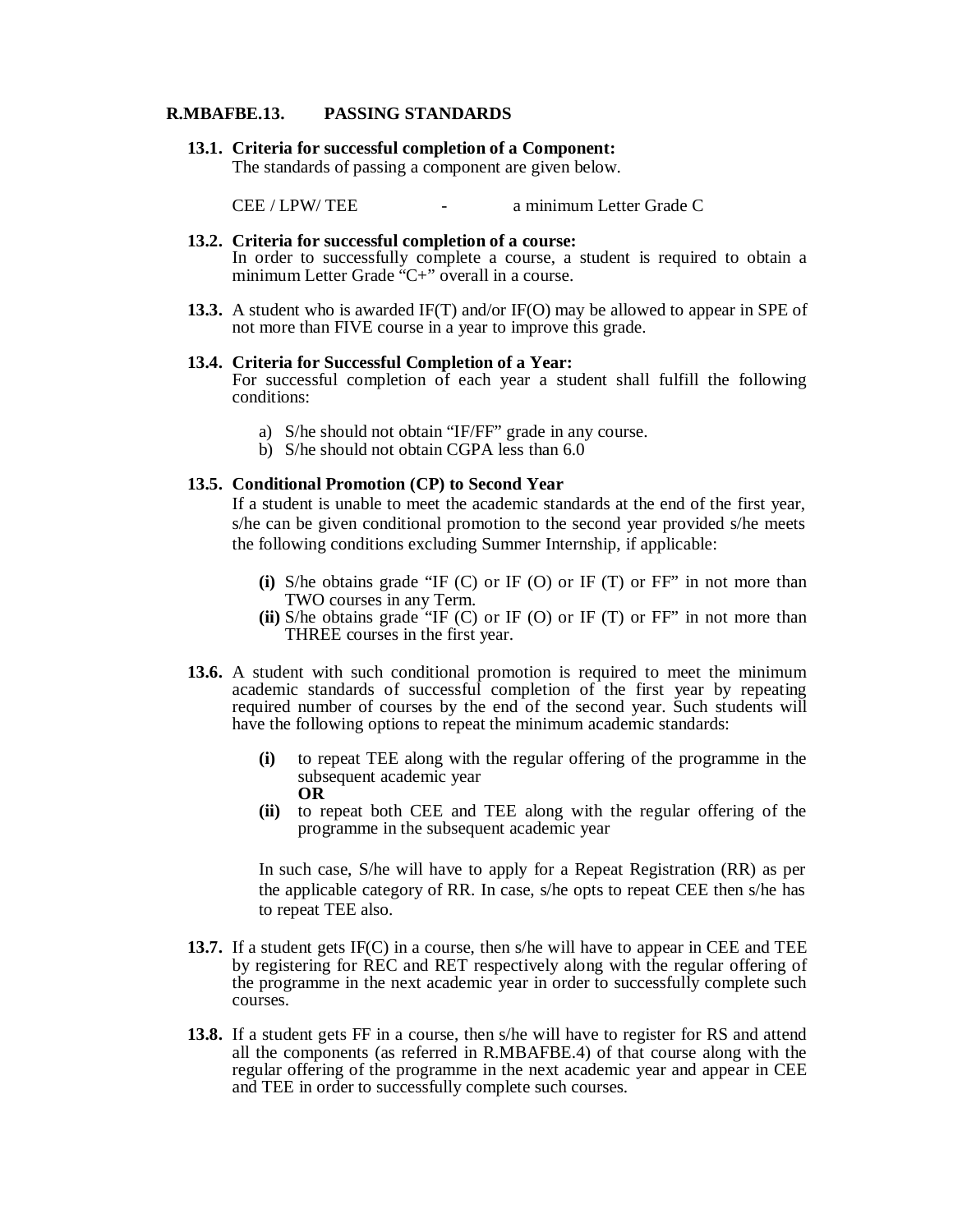- **13.9. Failure in Promotion:** If a student fails to meet the requirements of promotion to the Second Year, he/she will not be allowed to pursue the second year unless he/she meets with the conditions as an Ex-student.
- **13.10.**The student who has once passed an examination will not be allowed to appear at it again.

#### **R.MBAFBE.14. PERFORMANCE LEVELS**

#### **14.1. Grade Point Averages (GPA)**

The performance level of the students in credited courses at different stages of his study is given by the following measures.

#### **14.2. Term GPA (TGPA)**

The Term GPA shall be computed by multiplying the earned course grade points by the corresponding course credit and the resultant value shall be divided by the total credit of the Term.

#### **14.3. Cumulative Grade Point Average (CGPA)**

Similarly, GPA of a year and Cumulative Grade Point Average (CGPA) at any stage of study shall be computed by multiplying the grade points of the earned courses till that point of time by the corresponding course credits and the resultant value shall be divided by the total credits of the earned courses.

#### **14.4. Programme GPA (PGPA)**

Programme GPA refers to the CGPA of the entire Programme, on completion of the Programme. Course Grade, Credits, Grade Points and TGPA/CGPA will be mentioned in the term Grade Report.

#### **14.5. Class and Percentage (%) Marks**

In case, there is equivalence between GPA values and Class / % marks is desired, the same can be obtained as given below: % marks  $= (GPA - 0.50)^* 10$ 

| <b>GPA Value</b> | <b>Percentage</b> | <b>Equivalent Class</b>       |
|------------------|-------------------|-------------------------------|
| 6.00 to 6.49     | 55\% to 59\%      | Second                        |
| 6.50 to $7.49$   | $60\%$ to $69\%$  | First                         |
| 7.50 and above   | 70\% and above    | <b>First with Distinction</b> |

#### **R.MBAFBE.15. AWARD OF "MASTER OF BUSINESS ADMINISTRATION (FAMILY BUSINESS & ENTREPRENEURSHIP)" DEGREE**

- **15.1.** To qualify for the award of "MASTER OF BUSINESS ADMINISTRATION" (FAMILY BUSINESS & ENTREPRENEURSHIP)" DEGREE a student is required
	- a) to successfully complete both the academic years independently with a minimum CGPA of 6.00.
	- b) to successfully complete the prescribed credits of the programme as specified in the Teaching and Examination Scheme
	- c) to successfully complete all the requirements of Summer Internship/Project (if applicable) as specified in the Teaching and Examination Scheme with a minimum grade 'satisfactory'. If a student gets 'unsatisfactory' grade in Summer Internship/Project, s/he is required to improve the same in the scheme as prescribed by the Dean, Faculty of Management.